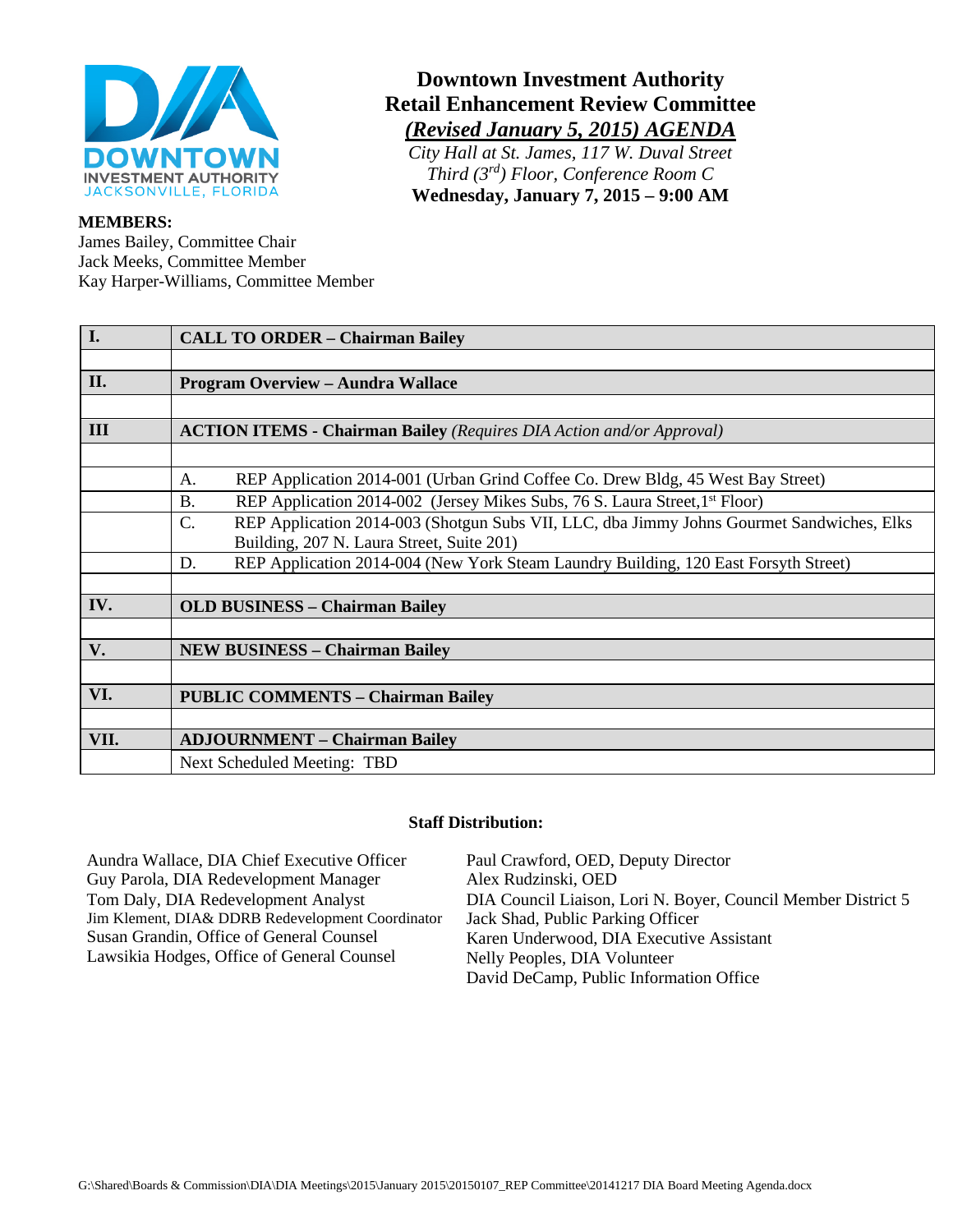

**Downtown Investment Authority Retail Enhancement Program Committee City Hall at St. James 117 West Duval St., 3rd Floor, Conference Room C**

*Wednesday, January 7, 2015 9:00 a.m.*

## *REP Committee Meeting MEETING MINUTES*

**Board Members Present:** Jim Bailey, Chair, Jack Meeks, Kay Harper Williams, and Oliver Barakat

**DIA Staff Present:** Aundra Wallace, Jim Klement, Guy Parola, Tom Daly and Karen Underwood

**Office of General Counsel:** None Present.

**Next meeting:** February 12, 2015

### **I. Call to Order – Chairman Bailey**

A quorum was confirmed and Chairman Bailey called the called the review committee meeting to order at approximately 9:00 a.m.

### **II. Action Items**

### **II.A. REP 2014-001**

Jim Klement reviewed the project tracking number REP 2014-001 Urban Grind Coffee Company.

**A MOTION WAS MADE BY BOARD MEMBER MEEKS AND SECONDED BY BOARD MEMBER KAY HARPER WILLIAMS TO APPROVE URBAN GRIND COFFEE CO. DREW BLDG, 45 WEST BAY STREET. GRANT FOR \$17,000, SUBJECT TO:**

- **1) APPLICANT TO OBTAIN APPROPRIATE PERMITS WITHIN 6 MONTHS OF FINAL PROGRAM DOCUMENT APPROVAL AND EXECUTE AGREEMENTS WITH DIA.**
- **2) APPLICANT TO HAVE ALL WORK COMPLETED WITHIN A 6 MONTH PERIOD FROM FINAL PROGRAM DOCUMENT APPROVAL AND EXECUTED AGREEMENTS WITH DIA.**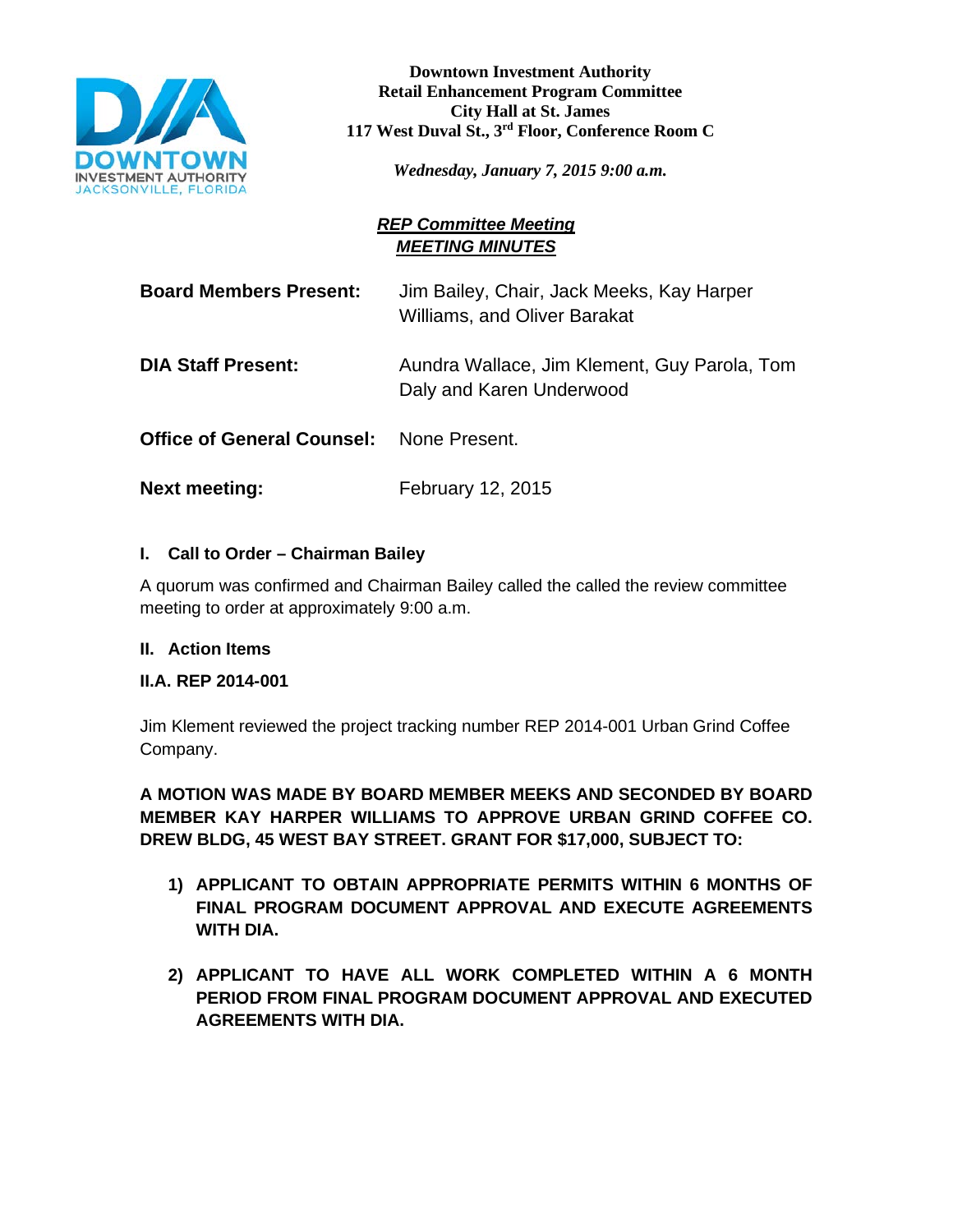## **3) APPLICANT MAY RECEIVE UP TO A 6 MONTH PERIOD EXTENSION TO COMPLY WITH FINAL PROGRAM DOCUMENT APPROVAL AND DIA EXECUTED AGREEMENTS.**

**(THE MOTION PASSED UNANIMOUSLY 3-0) II.B. REP 2014-002**

Jim Klement reviewed the project tracking number REP 2014-002, Jersey Mike's Subs.

**A MOTION WAS MADE BY BOARD MEMBER KAY HARPER-WILLIAMS AND SECONDED BY BOARD MEMBER MEEKS TO APPROVE JERSEY MIKES SUBS, 76 S. LAURA STREET, 1ST FLOOR GRANT FOR \$28,000, SUBJECT TO:**

- **1) APPLICANT TO OBTAIN APPROPRIATE PERMITS WITHIN 6 MONTHS OF FINAL PROGRAM DOCUMENT APPROVAL AND EXECUTE AGREEMENTS WITH DIA.**
- **2) APPLICANT TO HAVE ALL WORK COMPLETED WITHIN A 6 MONTH PERIOD FROM FINAL PROGRAM DOCUMENT APPROVAL AND EXECUTED AGREEMENTS WITH DIA.**
- **3) APPLICANT MAY RECEIVE UP TO A 6 MONTH PERIOD EXTENSION TO COMPLY WITH FINAL PROGRAM DOCUMENT APPROVAL AND DIA EXECUTED AGREEMENTS.**

**(THE MOTION PASSED 3-1) (BARAKAT)**

**II.C. REP 2014-003**

Jim Klement reviewed the project tracking number REP 2014-003, Shotgun Subs VII, LLC, dba Jimmy Johns Gourmet Sandwiches.

**A MOTION WAS MADE BY BOARD MEMBER MEEKS AND SECONDED BY BOARD MEMBER KAY HARPER WILLIAMS TO APPROVE SHOTGUN SUBS VII, LLC'S GRANT FOR \$28,700, SUBJECT TO:**

- **1) APPLICANT TO OBTAIN APPROPRIATE PERMITS WITHIN 6 MONTHS OF FINAL PROGRAM DOCUMENT APPROVAL AND EXECUTE AGREEMENTS WITH DIA.**
- **2) APPLICANT TO HAVE ALL WORK COMPLETED WITHIN A 6 MONTH PERIOD FROM FINAL PROGRAM DOCUMENT APPROVAL AND EXECUTED AGREEMENTS WITH DIA.**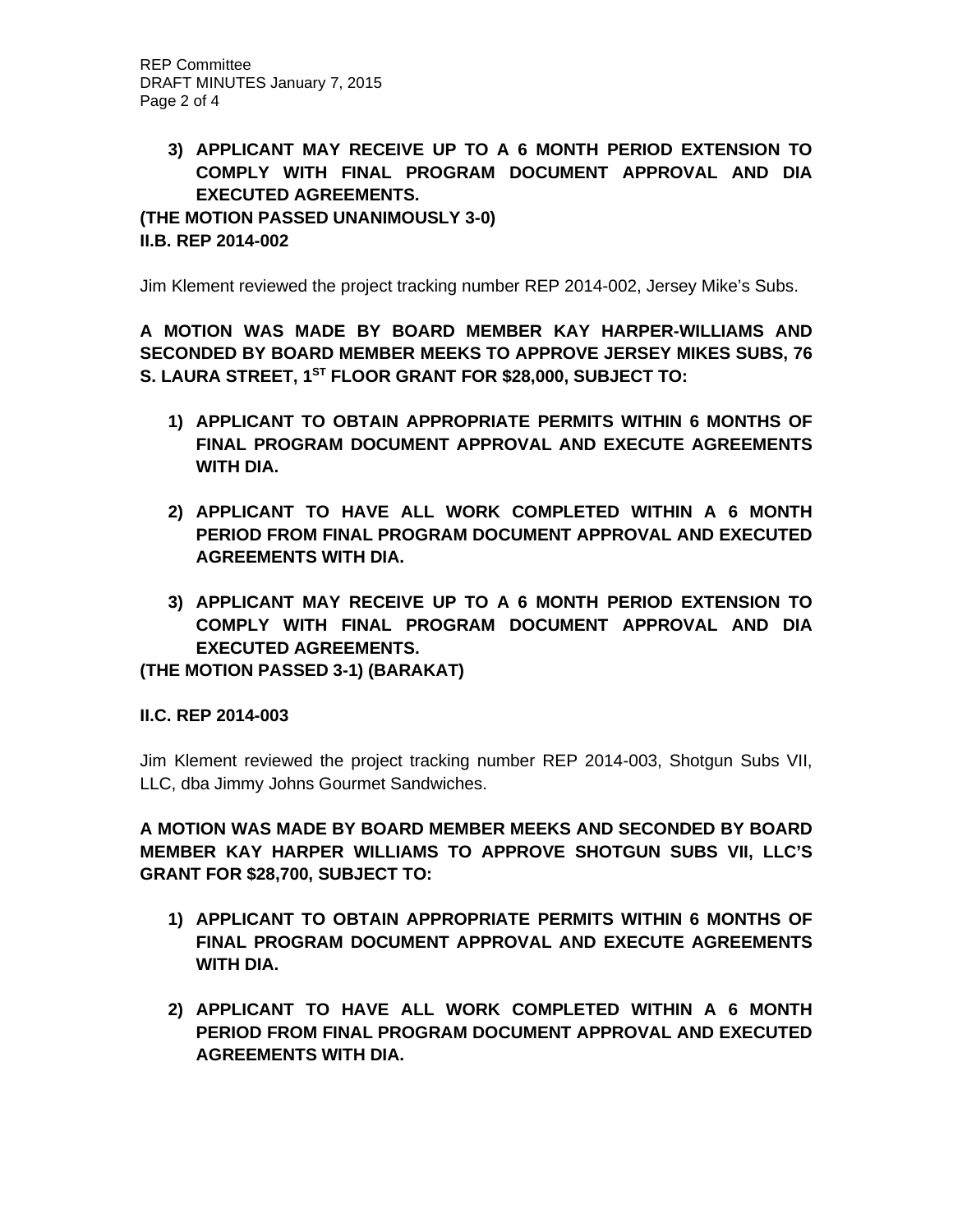## **3) APPLICANT MAY RECEIVE UP TO A 6 MONTH PERIOD EXTENSION TO COMPLY WITH FINAL PROGRAM DOCUMENT APPROVAL AND DIA EXECUTED AGREEMENTS.**

**(THE MOTION PASSED 4-0)** 

### **II.D. REP 2014-004**

Aundra Wallace reviewed the project tracking number REP 2014-004, New York Steam Laundry Building.

**A MOTION WAS MADE BY AND SECONDED BY BOARD MEMBER MEEKS AND SECONDEDBY BOARD MEMBER KAY HARPER TO APPROVE A COLLATERALIZED LOAN FOR \$100,000; SUBJECT TO:**

- **1) THE \$100,000 WILL BE AWARDED IN THE FORM OF A FIVE-YEAR (5- YEAR) TERM LOAN WITH AN INTEREST RATE OF 1.75% PAYABLE ANNUALLY. SHOULD AN EXECUTED LEASE BE PROVIDED BEFORE ANY OF THE \$100,000 IS DISBURSED, THE LOAN CONVERTS AUTOMATICALLY INTO A GRANT, SUBJECT TO THE NORMAL PROGRAM CAVEATS. SHOULD FUNDING BE DISBURSED PRIOR TO AN EXECUTED LEASE AGREEMENT, THE \$100,000 REMAINS A LOAN. HOWEVER:**
	- **A. IF THERE IS AN EXECUTED LEASE IN PLACE AT THE ONE-YEAR ANNIVERSARY OF FUNDING DISBURSEMENT, YEARS 2 THROUGH 5 OF THE LOAN AND 80% OF THE REMAINING LOAN BALANCE BECOME A GRANT, SUBJECT TO THE NORMAL PROGRAM CAVEATS, AND:**
	- **B. IF THERE IS AN EXECUTED LEASE IN PLACE AT THE TWO-YEAR ANNIVERSARY OF FUNDING DISBURSEMENT, YEARS 3 THROUGH 5 OF THE LOAN AND 60% OF THE REMAINING LOAN BALANCE BECOME A GRANT, SUBJECT TO THE NORMAL PROGRAM CAVEATS; AND**
	- **C. IF THERE IS AN EXECUTED LEASE IN PLACE AT THE THREE-YEAR ANNIVERSARY OF FUNDING DISBURSEMENT, YEARS 4 THROUGH 5 OF THE LOAN AND 40% OF THE REMAINING LOAN BALANCE BECOME A GRANT, SUBJECT TO THE NORMAL PROGRAM CAVEATS; AND**